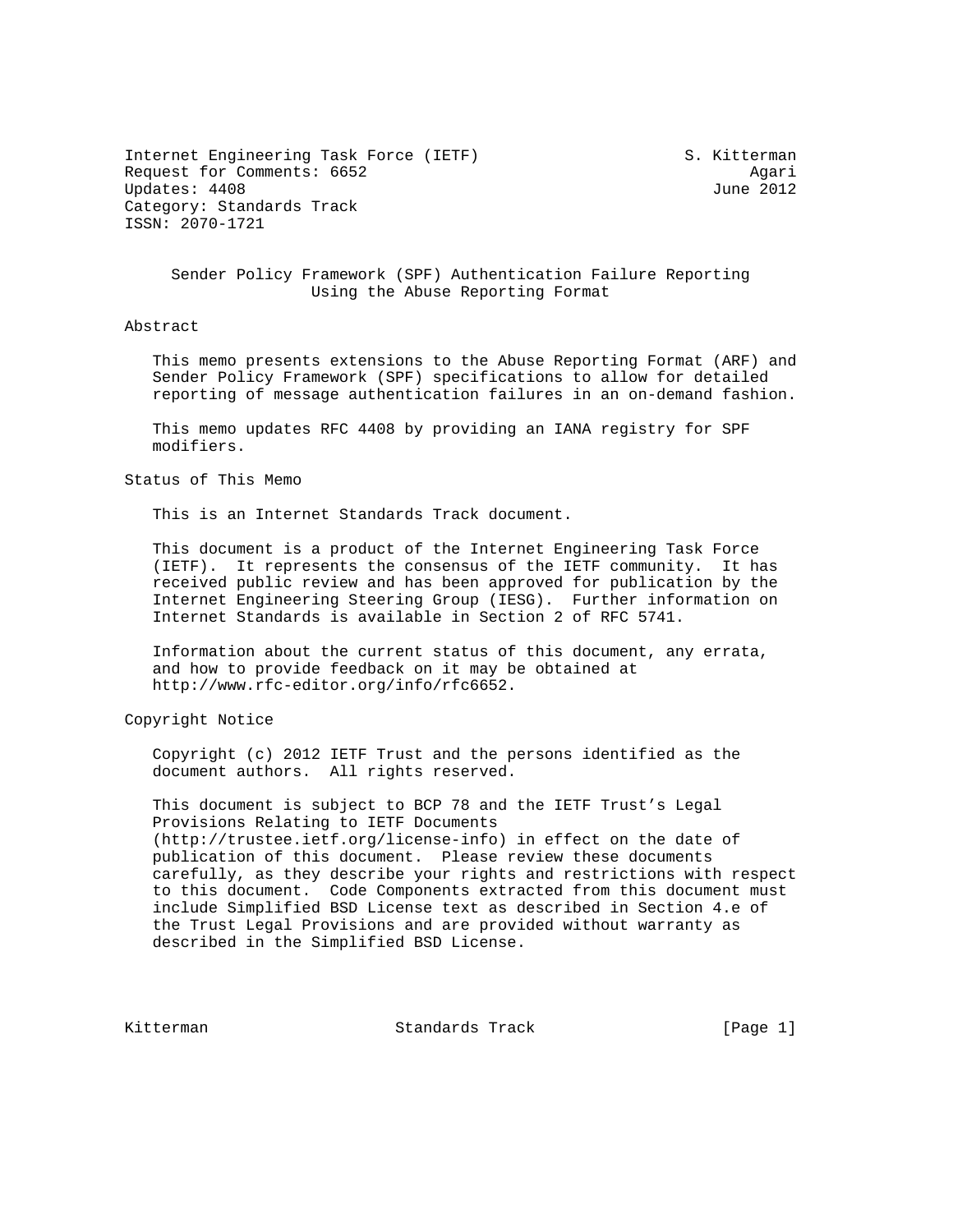# Table of Contents

| B.1. SPF DNS Record for Domain That Sends No Mail but |  |
|-------------------------------------------------------|--|
|                                                       |  |
| B.2. Minimal SPF DNS Record Change to Add a Reporting |  |
|                                                       |  |
| B.3. SPF DNS Record with Reporting Address, Report    |  |
| Percentage, and Requested Report Type  8              |  |

## 1. Introduction

 The Abuse Reporting Format [ARF] defines a message format for sending reports of abuse in the messaging infrastructure, with an eye toward automating both the generation and consumption of those reports.

 The Sender Policy Framework [SPF] is one mechanism for message sender authentication; it is "path-based", meaning it authenticates the route that a message took from origin to destination. The output is a verified domain name that can then be subjected to some sort of evaluation process (e.g., comparison to a known-good list, submission to a reputation service, etc.).

 This document extends [SPF] to add an optional reporting address and other parameters. Extension of [ARF] to add features required for the reporting of these incidents is covered in [ARF-AUTHFAIL] and [ARF-AS].

 This document additionally creates a an IANA registry of [SPF] record modifiers to avoid modifier namespace collisions.

Kitterman Standards Track [Page 2]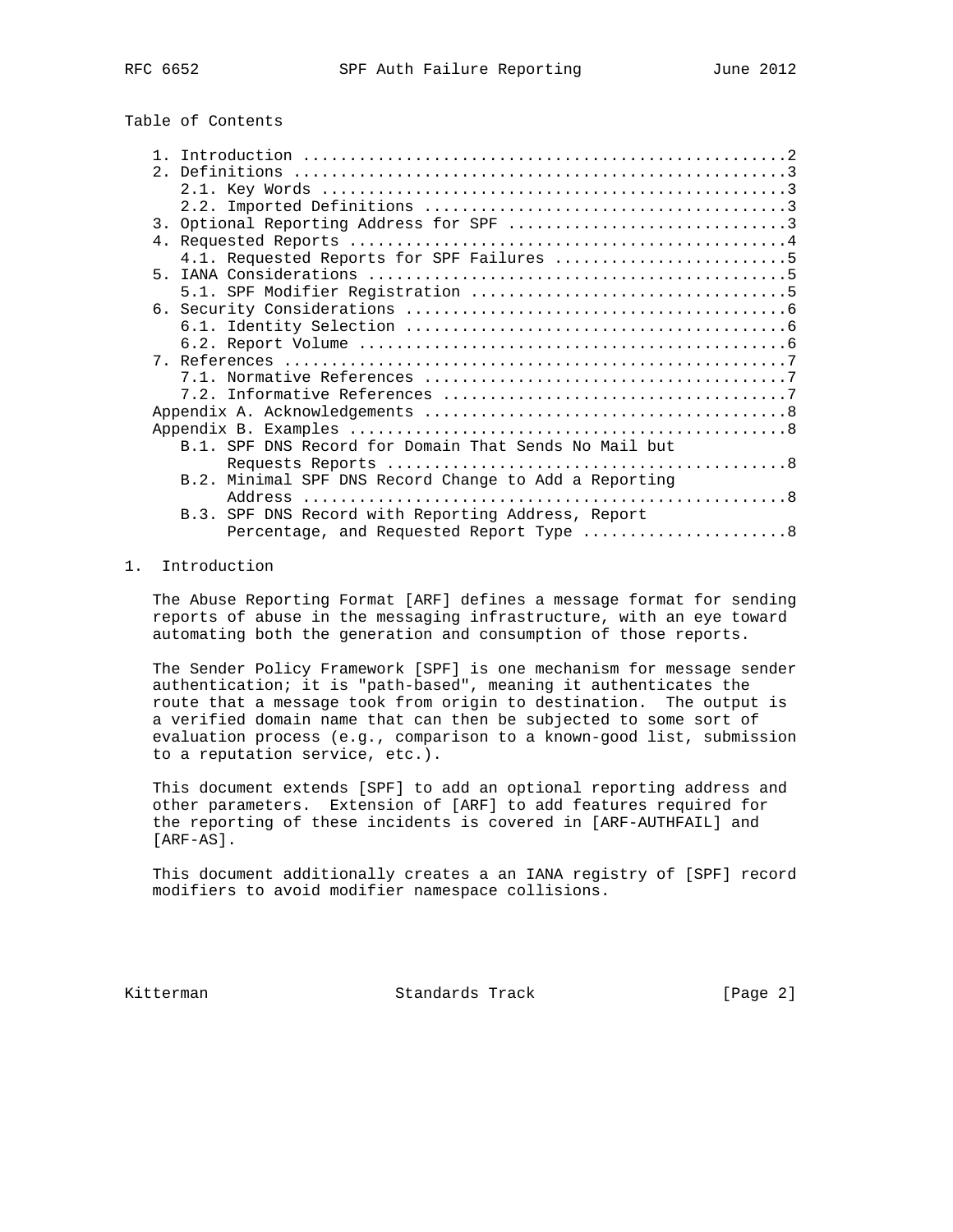## 2. Definitions

2.1. Key Words

 The key words "MUST", "MUST NOT", "REQUIRED", "SHALL", "SHALL NOT", "SHOULD", "SHOULD NOT", "RECOMMENDED", "MAY", and "OPTIONAL" in this document are to be interpreted as described in [KEYWORDS].

2.2. Imported Definitions

The [ABNF] token "qp-section" is defined in [MIME].

"local-part" is defined in [MAIL].

"addr-spec" is defined in [MAIL].

3. Optional Reporting Address for SPF

 There exist cases in which an ADministrative Management Domain (ADMD) (see [EMAIL-ARCH]) employing [SPF] for announcing sending practices may want to know when messages are received via unauthorized routing. Currently, there is no such method defined in conjunction with standardized approaches such as [ARF]. Similar information can be gathered using a specially crafted [SPF] record and a special DNS server to track [SPF] record lookups.

 This document defines the following optional "modifier" (as defined in Section 4.6.1 of [SPF]) to SPF records, using the form defined in that specification:

 ra= Reporting Address (plain-text; OPTIONAL; no default). MUST be a local-part (see Section 3.4.1 of [MAIL]) specifying an e-mail address to which a report SHOULD be sent when mail claiming to be from this domain (see Section 2.4 of [SPF] for a description of how domains are identified for SPF checks) has failed the evaluation algorithm described in [SPF], in particular because a message arrived via an unauthorized route. To generate a complete address to which the report is sent, the Verifier simply appends to this value an "@" followed by the SPF-compliant domain per Section 4.1 of [SPF]. ra= modifiers in a record that was reached by following an "include" mechanism (defined in Section 5.2 of [SPF]) MUST be ignored.

ABNF:

spf-report-tag = "ra=" qp-section

Kitterman Standards Track [Page 3]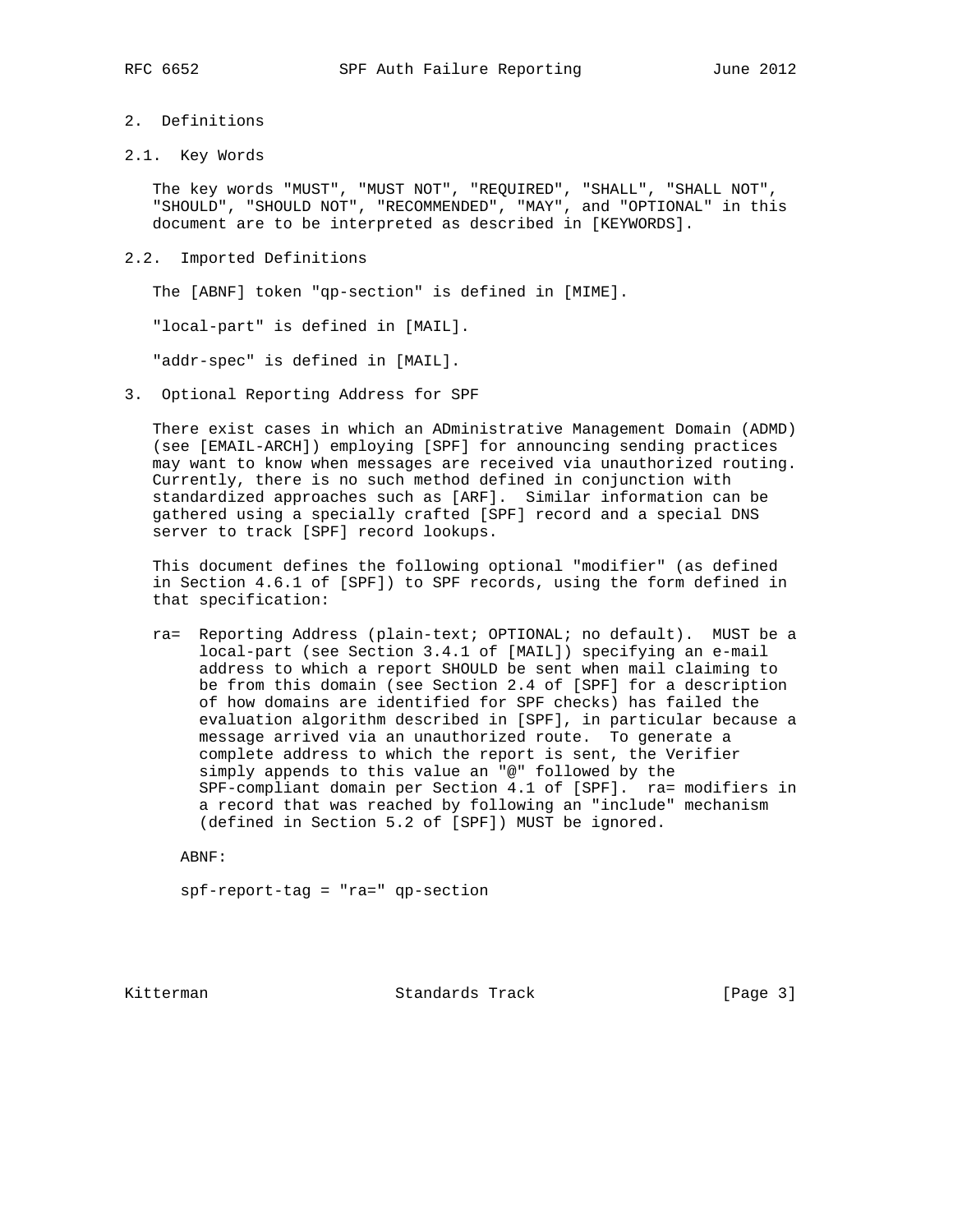rp= Requested Report Percentage (plain-text; OPTIONAL; default is "100"). The value is an integer from 0 to 100 inclusive that indicates what percentage of incidents of SPF failures, selected at random, are to cause reports to be generated. The report generator SHOULD NOT issue reports for more than the requested percentage of incidents. An exception to this might be some out-of-band arrangement between two parties to override it with some mutually agreed value. Report generators MAY make use of the "Incidents:" field in [ARF] to indicate that there are more reportable incidents than there are reports.

ABNF:

 $spf-rp-tag = "rp=" 1*12DIGIT "/* 1*12DIGIT$ 

 rr= Requested Reports (plain-text; OPTIONAL; default is "all"). The value MUST be a colon-separated list of tokens representing those conditions under which a report is desired. See Section 4.1 for a list of valid tags.

ABNF:

 $spf-rr-type = ( "all" / "e" / "f" / "s" / "n" )$ 

spf-rr-tag = "rr=" spf-rr-type \*( ":" spf-rr-type )

 In the absence of an "ra=" tag in the SPF record, the "rp=" and "rr=" tags MUST be ignored, and the report generator MUST NOT issue a report.

4. Requested Reports

 This memo also includes, as the "rr" tokens defined above, the means by which the sender can request reports for specific circumstances of interest. Verifiers MUST NOT generate reports for incidents that do not match a requested report and MUST ignore requests for reports not included in this list.

Kitterman Standards Track [Page 4]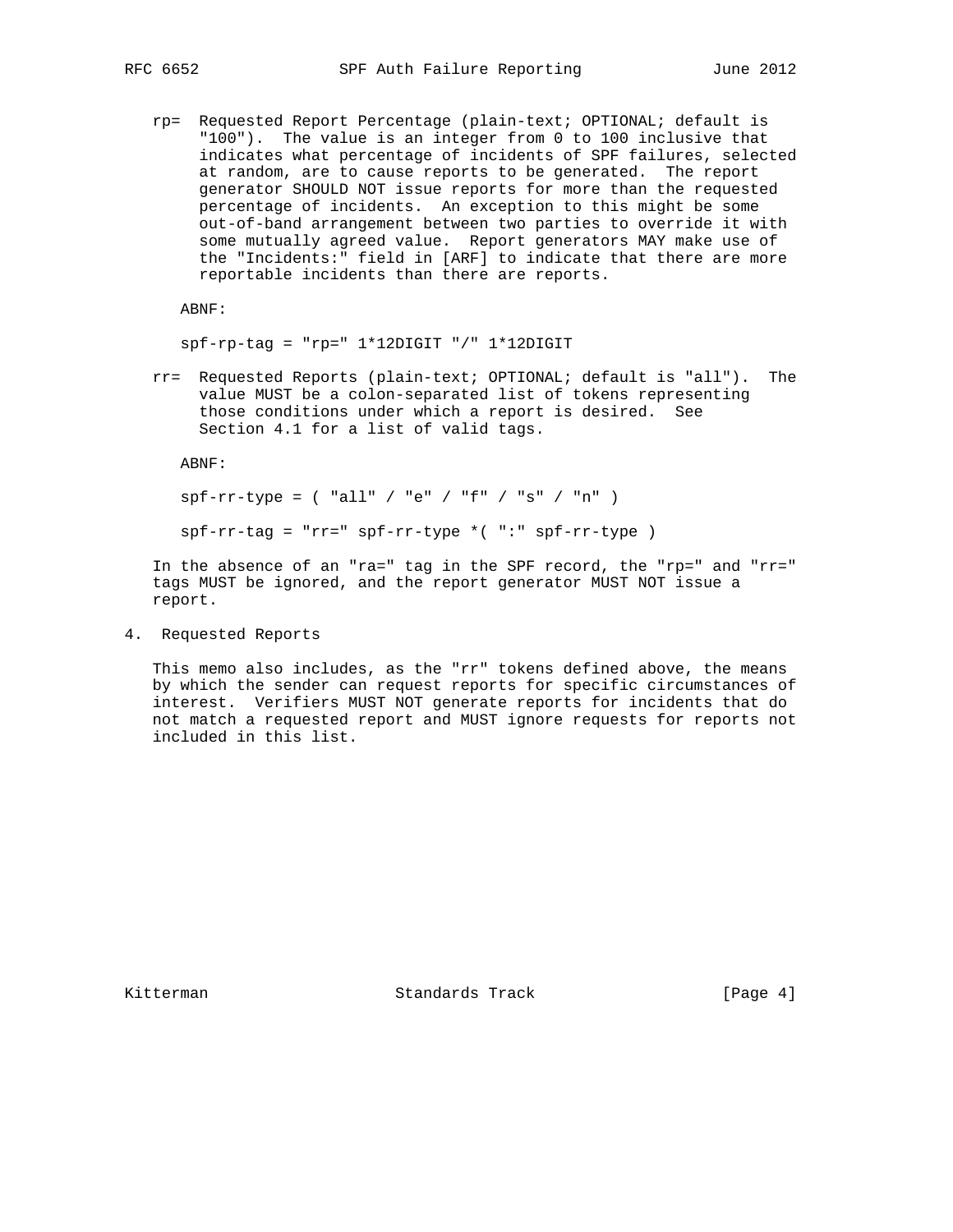#### 4.1. Requested Reports for SPF Failures

The following report requests are defined for SPF results:

- all All reports are requested.
- e Reports are requested for messages that produced an SPF result of "TempError" or "PermError".
- f Reports are requested for messages that produced an SPF result of "Fail".
- s Reports are requested for messages that produced an SPF result of "SoftFail".
- n Reports are requested for messages that produced an SPF result of "Neutral" or "None".
- 5. IANA Considerations

 As required by [IANA-CONS], this section contains registry information for the new [SPF] modifiers.

5.1. SPF Modifier Registration

 IANA has created the Modifier Names registry under Sender Policy Framework Parameters, to include a list of all registered SPF modifier names and their defining documents.

 New registrations or updates are to be published in accordance with the "Specification Required" guidelines as described in [IANA-CONS]. New registrations and updates MUST contain the following information:

- 1. Name of the modifier being registered or updated
- 2. The document in which the specification of the modifier is published
- 3. New or updated status, which MUST be one of the following:

Current: The field is in current use

 Deprecated: The field might be in current use but its use is discouraged

Historic: The field is no longer in current use

Kitterman Standards Track [Page 5]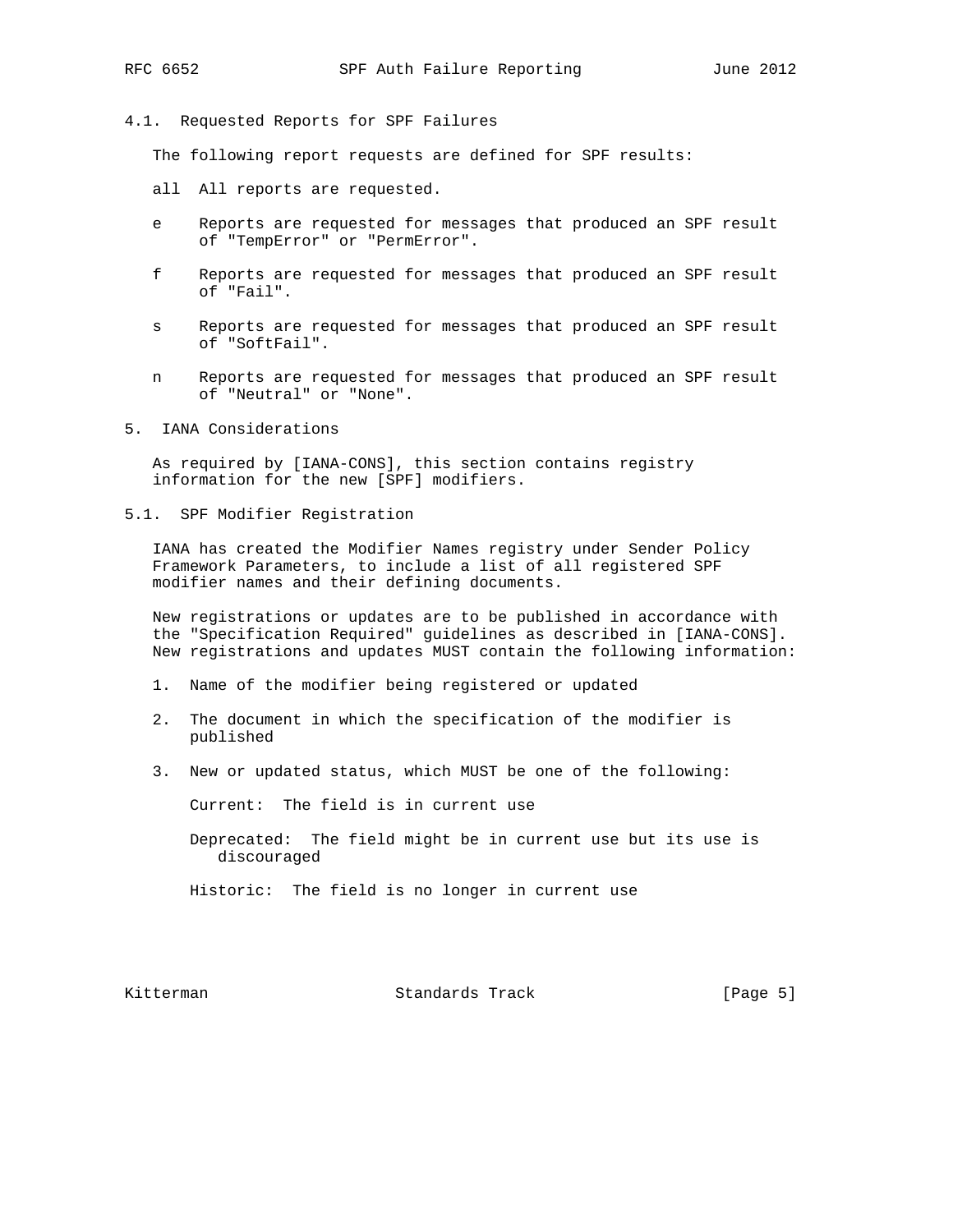An update may make a notation on an existing registration indicating that a registered field is historic or deprecated if appropriate.

| MODIFIER | REFERENCE       | STATUS  |
|----------|-----------------|---------|
| exp      | RFC 4408        | Current |
| redirect | RFC 4408        | Current |
| ra       | (this document) | Current |
| rp       | (this document) | Current |
| rr       | (this document) | Current |

6. Security Considerations

 Inherited considerations: implementers are advised to consider the Security Considerations sections of [SPF], [ARF], [ARF-AS], and [ARF-AUTHFAIL].

 In addition to the advice in the Security Considerations section of [ARF-AS], these additional considerations apply to the generation of [SPF] authentication failure reports:

### 6.1. Identity Selection

 Preventing an [SPF] failure for SPF authentication failure reports is essential to mitigate the risk of data loops.

 If the [SMTP] return address to be used will not be the NULL return address, i.e., "MAIL FROM:<>", then the selected return address MUST be selected such that it will pass [SPF] MAIL FROM checks upon initial receipt.

 If the report is passed to the Message Submission Agent (MSA) (MSA is described in [EMAIL-ARCH] using [SMTP]), the HELO/EHLO command parameter SHOULD also be selected so that it will pass [SPF] HELO checks.

# 6.2. Report Volume

 It is impossible to predict the volume of reports this facility will generate when enabled by a report receiver. An implementer ought to anticipate substantial volume, since the amount of abuse occurring at receivers cannot be known ahead of time, and may vary rapidly and unpredictably.

Kitterman Standards Track [Page 6]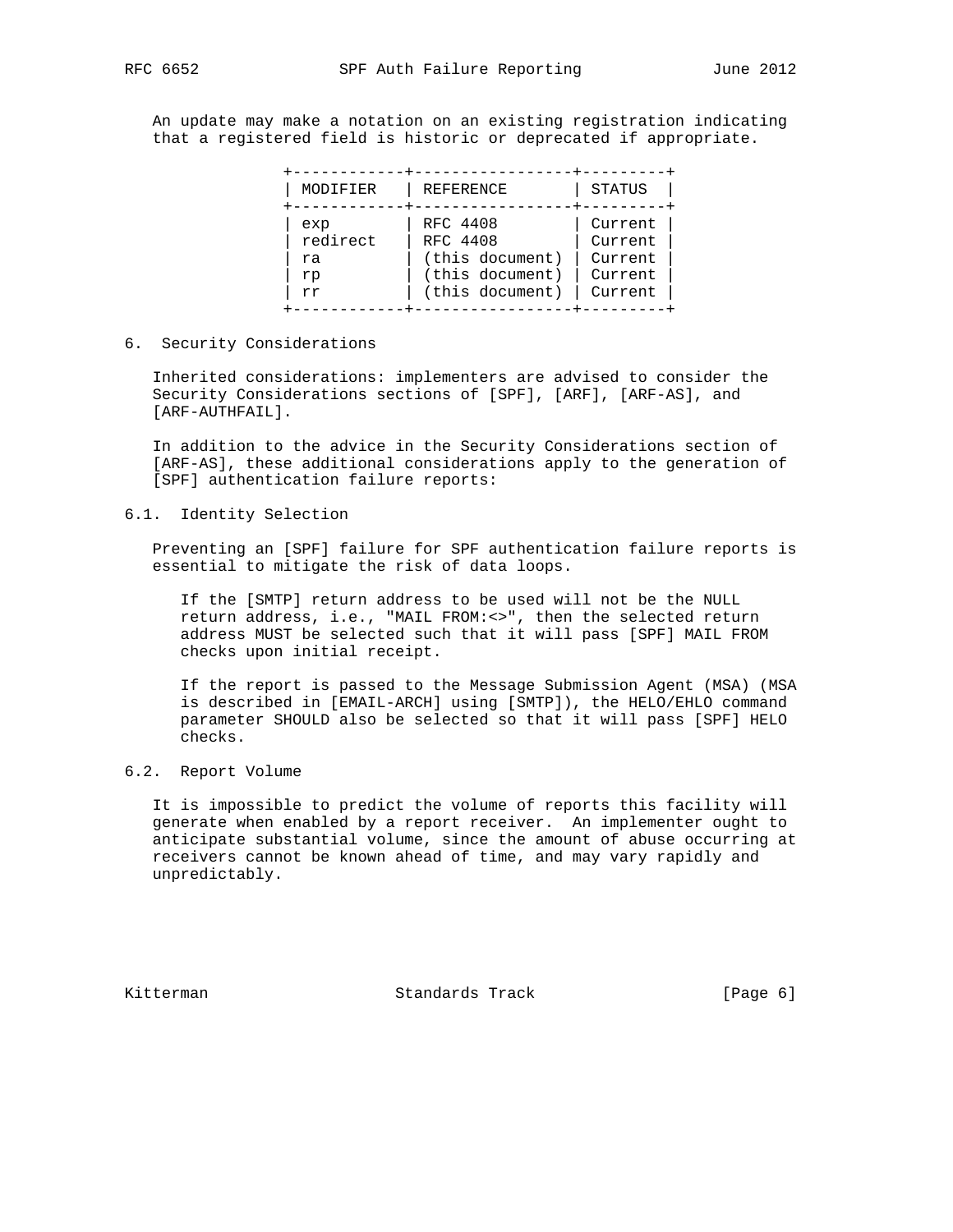## 7. References

- 7.1. Normative References
	- [ABNF] Crocker, D., Ed., and P. Overell, "Augmented BNF for Syntax Specifications: ABNF", STD 68, RFC 5234, January 2008.
	- [ARF] Shafranovich, Y., Levine, J., and M. Kucherawy, "An Extensible Format for Email Feedback Reports", RFC 5965, August 2010.
	- [ARF-AS] Falk, J. and M. Kucherawy, Ed., "Creation and Use of Email Feedback Reports: An Applicability Statement for the Abuse Reporting Format (ARF)", RFC 6650, June 2012.
	- [ARF-AUTHFAIL] Fontana, H., "Authentication Failure Reporting Using the Abuse Reporting Format", RFC 6591, April 2012.
	- [IANA-CONS]

 Narten, T. and H. Alvestrand, "Guidelines for Writing an IANA Considerations Section in RFCs", BCP 26, RFC 5226, May 2008.

- [KEYWORDS] Bradner, S., "Key words for use in RFCs to Indicate Requirement Levels", BCP 14, RFC 2119, March 1997.
- [MAIL] Resnick, P., Ed., "Internet Message Format", RFC 5322, October 2008.
- [MIME] Freed, N. and N. Borenstein, "Multipurpose Internet Mail Extensions (MIME) Part One: Format of Internet Message Bodies", RFC 2045, November 1996.
- [SMTP] Klensin, J., "Simple Mail Transfer Protocol", RFC 5321, October 2008.
- [SPF] Wong, M. and W. Schlitt, "Sender Policy Framework (SPF) for Authorizing Use of Domains in E-Mail, Version 1", RFC 4408, April 2006.

7.2. Informative References

[EMAIL-ARCH]

 Crocker, D., "Internet Mail Architecture", RFC 5598, July 2009.

Kitterman Standards Track [Page 7]